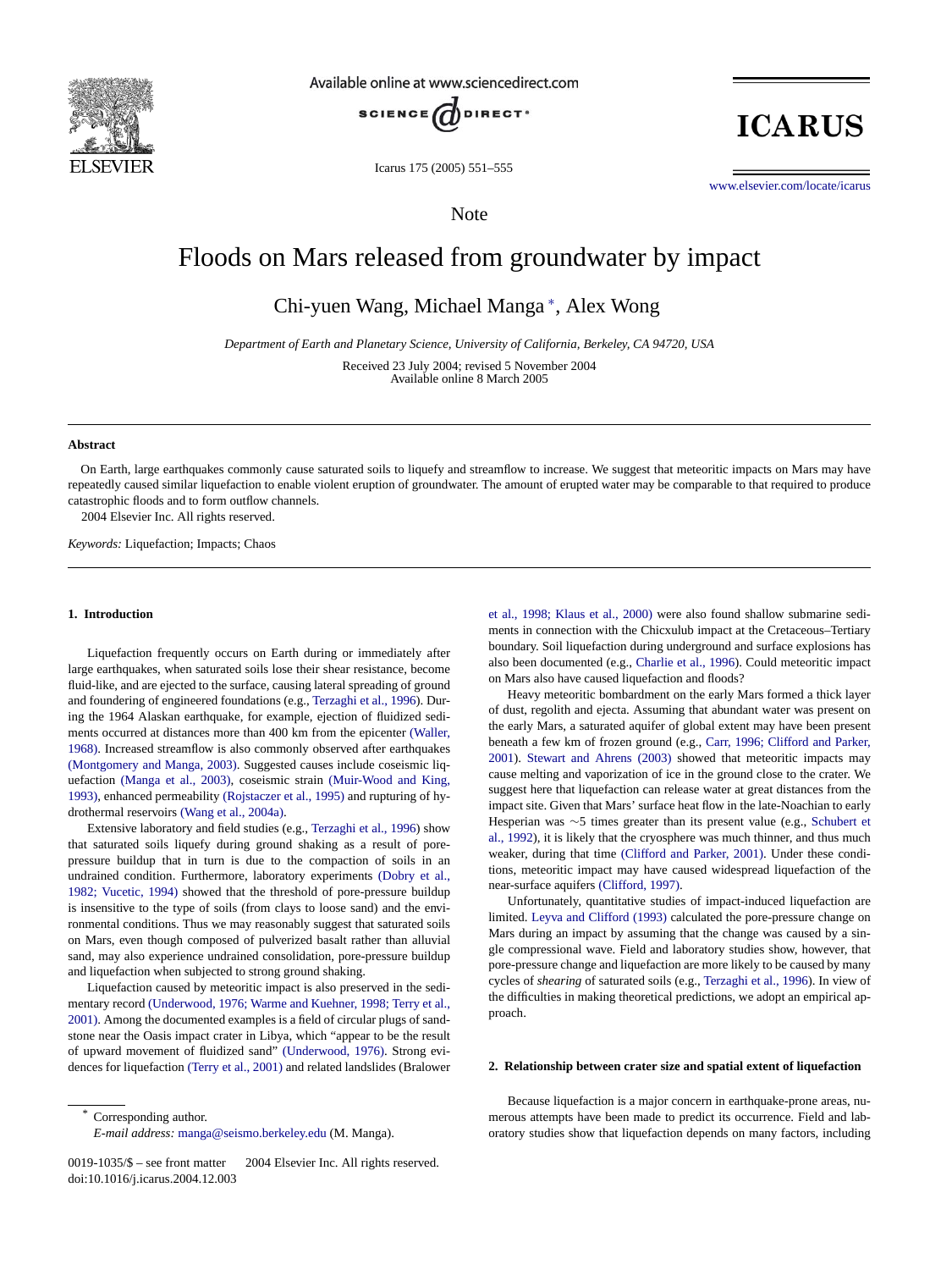<span id="page-1-0"></span>

Fig. 1. (Left) Updated compilation of data for epicentral distance, corrected for an average depth of 10 km for earthquake sources, to documented liquefaction (circles) versus earthquake magnitude. (Right) Updated compilation of data for epicentral distance, corrected for an average depth of 10 km for earthquake sources, to documented streamflow increase (circles) versus earthquake magnitude.

[earthquak](#page-4-0)e magnitude, peak ground velocity, liquefaction susceptibility of soils, basin structures, and depth to the groundwater table (e.g., Terzaghi et al., 1996). Consequently, the occurrence of liquefaction is difficult to predict either physically or numerically; empirical approaches, as a rule, have been adopted. The most used methods in engineering practice are ground penetration tests for evaluating the liquefaction resistance of soils. Because of the re[quired time and costs, such tests are mostly limited to sites of engi](#page-4-0)neering importance.

In areas where such tests are absent, a simpler approach has been attempted (Kuribayashi and Tatsuoka, 1975; Ambraseys, 1988; Galli, 2000). Field observations show that, for earthquakes of a given magnitude *M*, the occurrence of liquefaction is mostly confined within a particular distance from the epicenter, i.e., the liquefaction limit, *R*max, beyond which liquefaction is not observed. The liquefaction sites at the farthest distance are those with optimal conditions for liquefaction. Figure 1 (le[ft\) shows the](#page-4-0) [relationship between earthquake magnitude and th](#page-4-0)e distance between the hypocenters of earthquakes and sites of liquefaction. The compilation of observations in Fig. 1 (left) is based on earlier compilations (Kuribayashi and Tatsuoka, 1975; Ambraseys, 1988; Galli, 2000) and updated with observations for 14 additional large earthquakes up to December, 2003 (Supplement 1). Based on the observations in Fig. 1 (left), we obtain the following relation for the liquefaction limit:

$$
M = -5.0 + 2.26 \log R_{\text{max}},\tag{1}
$$

where  $R_{\text{max}}$  is in meters. This equation is well constrained by data at earthquake magnitudes between 5.5 and 7.5 (Fig. 1 (left)), but becomes less constrained at  $M > 7.5$  because too little data are available at such magnitudes.

As noted in the introduction, increased streamfl[ow also commonly oc](#page-4-0)curs after earthquakes. After the 2003 San Simeon, California, earthquake, streamflow even appeared in a nearby dry valley where the groundwater table was several tens of meters [below the surface](#page-4-0) (Wang et al., 2004a). Figure 1 (right) shows the dist[ance to the earthquak](#page-4-0)e epicenter from documented postseismic streamflow increases against earthquake magnitude, based on an existing compilation (Montgomery and Manga, 2003) updated with data up to December, 2003 (Wang et al., 200[4b\). Also plotted is Eq](#page-4-0). (1) for liquefaction, which appears to be a limiti[ng bound for the post-](#page-4-0)seismic streamflow increase too. This may not be surprising since the mechanisms that control earthquake-induced liquefaction (e.g., Terzaghi et al., 1996) can also control earthquake-induced streamflow (Manga et al., 2003). Hence, Eq. (1) will be used to estimate the maximum epicentral distances to both liquefaction and increased streamflow.

For meteoritic impacts, there are too few documented examples of liquefaction to determine the fart[hest distance to](#page-4-0) the liquefaction site or the occurrence of increased streamflow. Thus an indirect approach is required. From cratering experiments and dimensional analysis, an empirical  $\pi$ -scaling relation was derived by Melosh (1989), relating the diameter of the impact crater, *D*, and the impact energy  $W_{\text{im}}$  (all parameters in SI units):

$$
D = 1.8 \rho_p^{0.11} \rho_t^{-1/3} g_{\text{planet}}^{-0.22} L^{0.13} W_{\text{im}}^{0.22},\tag{2}
$$

where  $\rho_p$  and  $\rho_t$  are, respectively, densities of the projectile and target, *g*planet is the surface gravity of the planet, and *L* is the projectile diameter. Obviously, other combinations of variables are possible, for example, *W*im may be expressed in terms of the size, density and velocity of the impactor. We prefer the combination of variables in Eq. (2) because the impact energy may be related to seismic energy, as explained next, and the crater diameter *D* is directly observable, while the alternative choice of the impactor size or velocity as variables may not be helpful from an observation or application perspective.

In large impacts, most of the impact energy is spent in fracturing, ejecting, heating, melting and vaporizing the projectile and the target, and only a small part of the impact [energy is converted to se](#page-4-0)ismic waves (with energy  $W_s$ ), with a conversion factor  $s = W_s/W_{\text{im}}$  known as the seismic efficiency. Estimates of *s* range from  $10^{-5}$  to  $10^{-3}$ , with the most commonly accepted value being  $10^{-4}$  (e.g., Schultz and Gault, 1975). Given  $W_s$ , we may estimate the seismic magnitude produced by an impact by using the classical Gutenberg–Richter relation:

$$
\log W_s = 4.8 + 1.5 M_{\rm im}.\tag{3}
$$

Impact-generated seismic events, however, contain significantly less shear energy than earthquakes of the same [magnitudes. A r](#page-4-0)ule of thumb developed from cratering experiments is that, to produce the same amount of shear energy, the seismic magnitude of an impact needs to be one magnitude greater than that of an earthquake (Melosh, 1989). Replacing *M* in (1) by  $M_{\text{im}} + 1$ ,  $W_s$  in (3) by  $sW_{\text{im}}$ , and combining (1) and (3), we obtain

$$
R_{\text{max}} = \left[\frac{s}{c}W_{\text{im}}\right]^{0.3}.\tag{4}
$$

where  $c = 10^{-4.2}$ . Furthermore, in applying this relation to different planets, we need to scale it with respect to the surface gravity of the planets, because the occurrence of consolidation and liquefaction requires relative motion among soil particles which is resisted by the friction between soil particles, which in turn is, on the average, proportional to gravity. Since the stress required to overcome friction is, to a first approximation, proportional to strain and hence to the square root of strain energy that in turn is, again to a first approximation, proportional to the inverse square of distance, the liquefaction limit on a planet may be scaled by a factor of *g*Earth*/g*planet. Hence the maximum distance from impact on a planet to liquefaction and streamflow increase  $(R_{\text{max}})$  is related to the crater diameter  $(D)$  by

$$
R_{\text{max}} = \frac{g_{\text{Earth}}}{g_{\text{planet}}} \left[ \frac{s}{c} \left( \frac{D}{1.8 \rho_p^{0.11} \rho_t^{-1/3} s_{\text{planet}}^{-0.22} L^{0.13}} \right)^{\frac{1}{0.22}} \right]^{0.3}.
$$
 (5)

### **3. Discussion**

[Eq](#page-4-0)uation (5) predicts, for Earth (Fig. 2A),  $R_{\text{max}} = 200 \pm 100$  km for [the Oa](#page-3-0)sis crater in Lybia ( $D = 11.5$  km; Underwood, 1976) and  $R_{\text{max}} =$ 5000±2000 km for the Chicx[ulub crate](#page-2-0)r in Mexico (*D* ∼ 100 km; Melosh, 1989). To this group we add the Upheaval Dome crater (Alvarez et al., 1998), with  $D = 4$  km and  $R_{\text{max}} = 60 \pm 30$  km, ev[en thou](#page-2-0)gh the origin of this crater is controversial. Figure 2A shows that the observations at all these sites are consistent with predictions, although there is too little data to constrain  $R_{\text{max}}$  as a function of *D*. Also plotted in Fig. 2A is the possible liquefaction-induced debris-flow deposit ∼450 km south of the young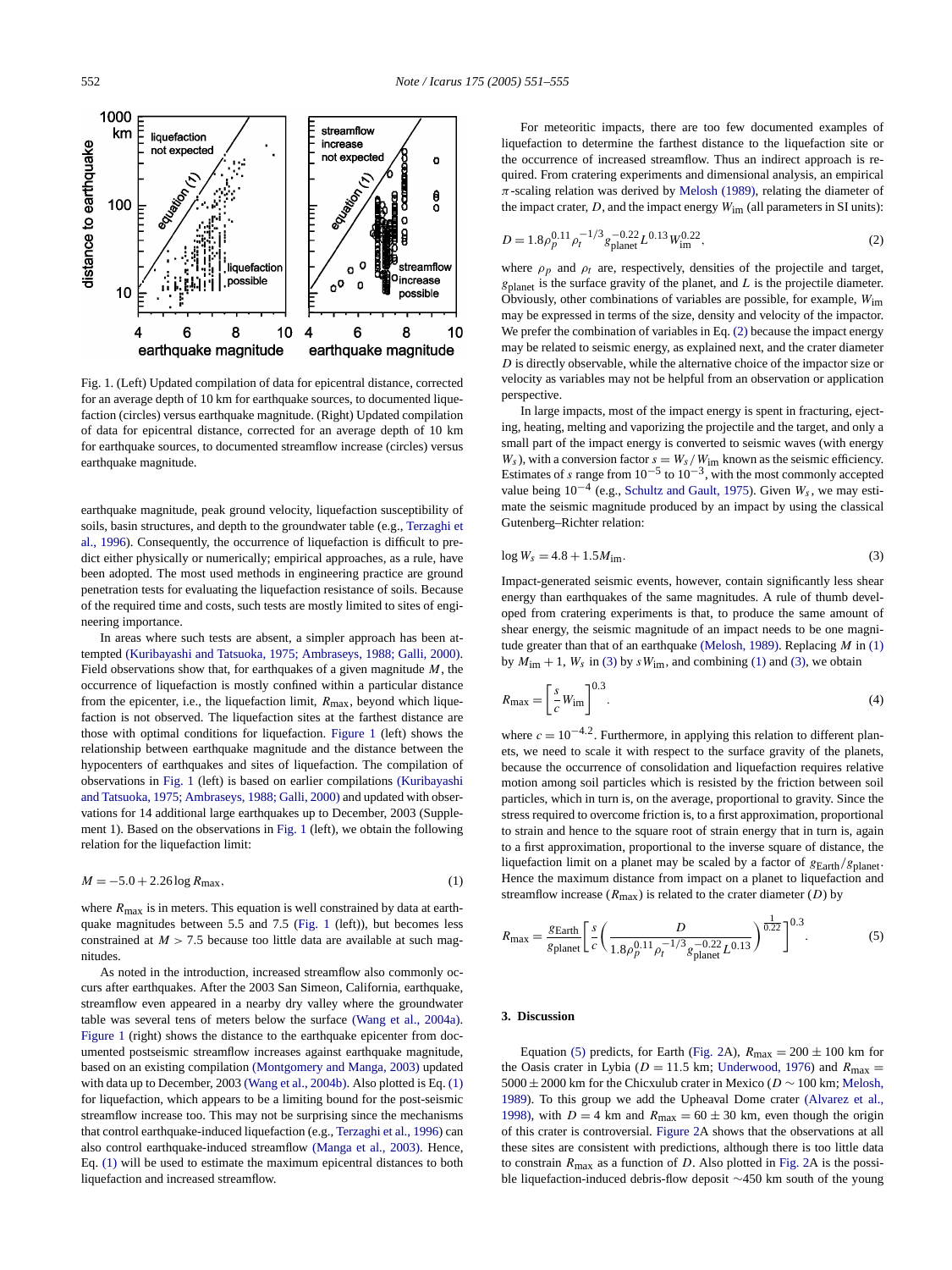<span id="page-2-0"></span>

Fig. 2. (A) Estimated maximum extent of liquefaction and increased streamflow are plotted versus impact-crater dia[meter on Earth and](#page-4-0) Mars: solid line fo[r seismic efficiency o](#page-4-0)f  $10^{-4}$  and dashed li[nes for seismic efficien](#page-3-0)cies of  $10^{-3}$  and  $10^{-5}$ , respectively. Observations for liquefa[ction on Earth](#page-4-0) [are plo](#page-4-0)tted in solid circles: Oasis Dome (Underwood, 1976), Chicxulub crater (Terry et al., 2001) and Upheaval Dome (Alvarez et al[., 1998\);](#page-4-0) [liquefaction-](#page-4-0)induced landslide related to Chicxulub crater (Klaus et al., 2000) is plotted in inverted triangle. Also plotted is a possible liquefaction-induced debris-flow deposit south of the young Lowell crater (Tanaka et al., 1998). (B) Estimated maximum volume of released groundwater by impact-induced liquefaction as a function of crater diameter for a range of aquifer thickness.

Lowell crater ( $D \sim 250$  km) on Mars (Tanaka et al., 1998). This deposit, if correctly explained, is also consistent with prediction.

Based on the liquefactio[n limit propo](#page-3-0)sed for Mars (Fig. 2A), we suggest that impacts producing craters with diameters of 100 km or greater may have caused global occurrence of liquefaction and streamflow. Assuming the tim[eline proposed by](#page-4-0) Frey (2004) for impact events on early Mars, we estimate a total of ∼380 impacts with crater diameter *>*200 km since Hellas formed (4.02 Ga). Assuming further a −2 power law for crater size distribution (Hartmann and Neukum, 2001), w[e inf](#page-1-0)er a total of ∼1500 impacts with crater diameter *<sup>&</sup>gt;*100 km and <sup>∼</sup>105 impacts with crater diameter *>*10 km since Hellas. The liquefaction effect due to each smaller impact, however, decreases drastically according to Eq. (5). Using this relation and a −2 power law for crater size distribution, we compare the integrated maximum liquefaction area caused by the numerous "mid-size" impacts (with crater diameters from 10 to 100 km) with that caused by the fewer but larger impacts. We find the former is comparable to that caused by impacts with crater diameters from 100 to 200 km, but is smaller by nearly an order of magnitude than that caused by impacts with crater diameters from 100 to 1000 km.

Soil engineers sometimes assert that the occurrence of liquefaction is limited within the upper few tens of [meters of Earth's surfac](#page-3-0)e. This conclusion, however, [may be a result of limited information](#page-4-0). Liquefaction structures ranging from a few hundred to several k[ilometers in depth hav](#page-3-0)e been documented in exploration well logs (Deville et al., 2003), inferred from seismic profiles (Van Rensbergen and Morley, 2003), and from geochemical studies of the extruded liquefied sediments (Deyhle et al., 2003).

The amount of gr[oundwater released from soils during liquefaction may](#page-4-0) [be determined from th](#page-4-0)e change in soil volume (the volumetric [strain\) which](#page-4-0) [is mostly rela](#page-4-0)ted to the degree of consolidation of the liquefied soils. Laboratory measurements (Silver and Seed, 1971; Yoshimi and Kuwabara, 1973; Whitman et al., 1981) and field investigation of soil settlement (Lee and Albaisa, 1974) showed that the amount of water released during liquefaction ranges from 3–5% of the soil volume for loose sands and 0.2% or smaller for very dense sands. As an order-of-magnitude estimate in the present study, we assume that the amount of groundwater released from the martian regolith during liquefaction is 1% of the regolith volume.

As noted earlier, the liquefaction sites at the farthest distance *R*max are those with optimal conditions for liquefaction. Observations on Earth show that the actual occurrence of liquefaction is rather spotty and would account only ~1% of the maximum possible area of  $\pi (R_{\text{max}})^2$ . Thus the volume of groundwater released during an impact event from an aquifer of thickness *h* would be of the order of  $10^{-4} \pi (R_{\text{max}})^2$  h. The result for Mars (Fig. 2B) shows that impacts that produced craters of ∼100 km in diameter may each have released groundwater with a volume of  $\sim 10^4$  km<sup>3</sup> from a 1-km thick global aquifer. Using Eqs. (2) and (3) and assuming a seismic efficiency of  $10^{-4}$  $10^{-4}$  we estimate that the eq[uival](#page-1-0)ent seismic magnitude for impacts producing craters of ∼100 km in diameter is ∼10. Since this is beyond the range of magnitudes for which there is data for liquefaction or streamflow (Fig. 1), the application of Eq. (1) in estimating *R*max may be subjected to substantial uncertainty and can only be taken as an order-of-magnitude estimate. Nonetheless, we may reasonably suggest that even greater amounts of groundwater may have been released during impacts that produced the largest basins on Mars (i.e., Hellas, Chryse, Argyre, Isidis, Utopia, with  $D \sim 10^3$  km).

Estimating the volume of floodwater required to form the outflow channels is difficult. Assuming that the regolith in the outflow channels was removed by a single outburst flood, Carr (1986) estimated a lower bound of  $\sim$ 7 × 10<sup>4</sup> km<sup>3</sup> [for the Maja Va](#page-4-0)lles and  $\sim$ 7 × 10<sup>5</sup> km<sup>3</sup> for the Kasei Valles. However, the regolith in the outflow channels may have been removed by many separate flood events, each with a much smaller volume of floodwater (e.g., Williams et al., 2000). Thus the amount of groundwater released [by impact may be sufficien](#page-3-0)t to form the outflow channels.

A thick cryosphere and hence cold climate on Mars are often thought to be required in the Hesperian for the formation of outflow channels (e.g., Clifford and Parker, 2001). A thick cryosphere allows the buildup of pore pressure in the underlying aquifer, thereby enabling violent eruptions of groundwater and formation of large catastrophic floods. In the model presented here, lithostatic pore pressures are created during each liquefaction event by undrained compaction of soils induced by meteoritic impacts. Thus violent eruptions of groundwater and large catastrophic floods in the Hesperian may occur without requiring a thick cryosphere or cold climate. In fact, a thin, and thus a weak, cryosphere may be necessary for the model, since a thicker cryosphere may make it more difficult for ground[water to](#page-3-0) [breakout. Thus the model implies that large release](#page-3-0)s of groundwater may have declined drastically near the end of the era of heavy bomb[ardment](#page-3-0) [consistent wit](#page-3-0)h the dramatic decline of erosion rates during that time [\(Baker](#page-4-0) [and Pa](#page-4-0)rtridge, 1986; Craddock and Maxwell, 1993). The model is also consistent with the evidence for massive subsurface flow of water (Carr and Malin, 2000) and localized water sources for the valley networks (Gulick, 2001) because the [eruption](#page-3-0) of pressurized groundwater will be focused in [newly formed or pre-existin](#page-4-0)g fractures.

One particular surface manifestation of liq[uefaction on](#page-3-0) Mars may be the chaotic terrain (Fig. 3a) often found at the heads of outflow [channe](#page-3-0)ls (Ori and Mosangini, 1998), which is commonly attributed to the collapse of the surfa[ce when](#page-3-0) groundwater is evacuated (e.g., Carr, 1996). However, the chec[kerboard patterns o](#page-4-0)f gaps between blocks of chaotic terrain (Fig. 3a) suggest some combinations of lateral spreading and collapse. Liquefaction on Earth (Fig. 3b) often leads to lateral spreading and collapse of the surface (e.g., Kayen et al., 2002), so chaotic terrain on Mars may be a manifestation of the same effect, but on a much larger scale. Lateral spreading creates tensile stresses in the overlying layers, causing rupture to allow groundwater and liquefied sediments to erupt to the surface. The lower gravity on Mars implies lower confining pressure at depths, which in turn implies a reduc-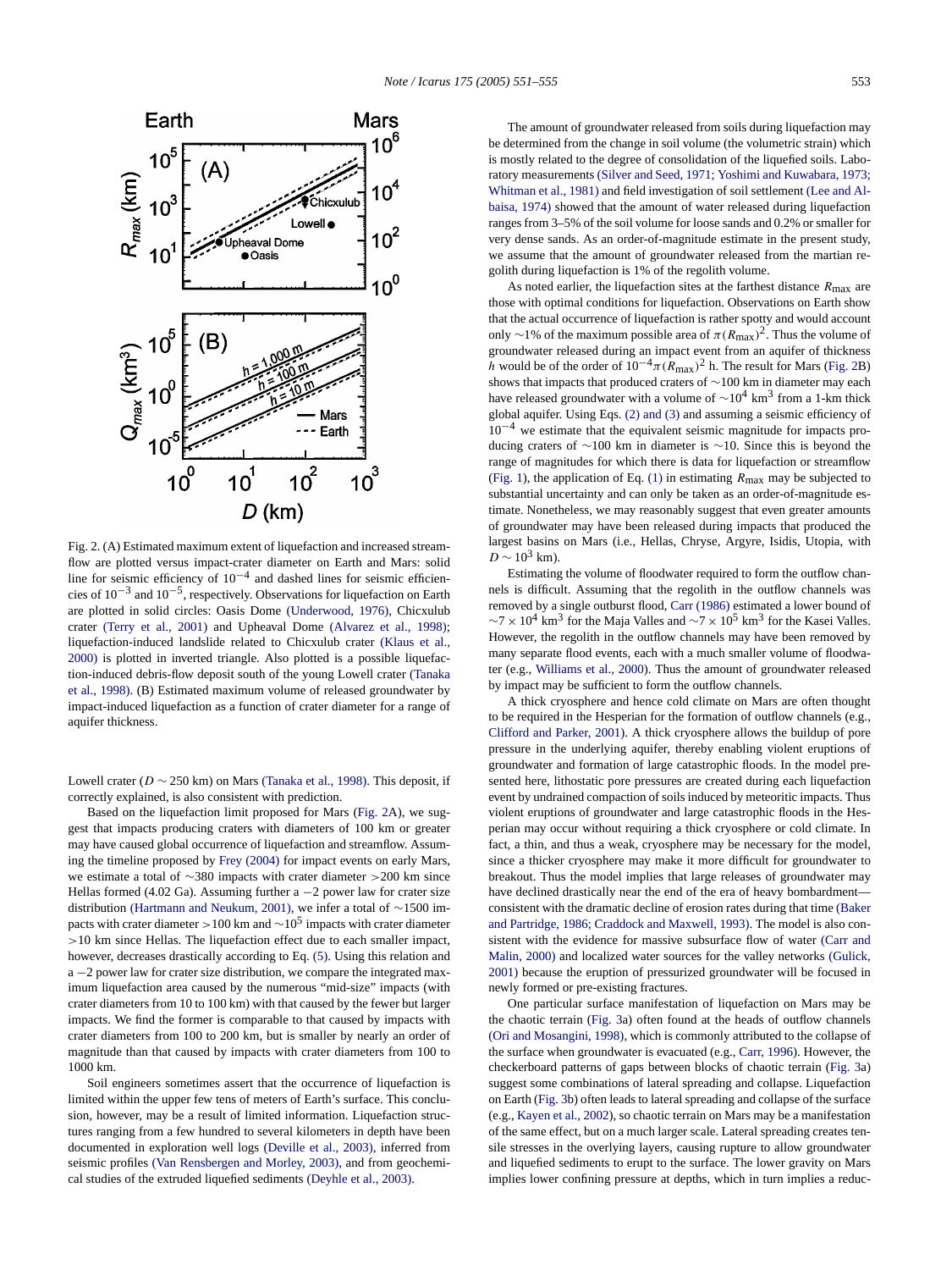<span id="page-3-0"></span>

Fig. 3. (a) Chaotic terrain on Mars at the heads of [outflow channels S](#page-4-0)imud Vallis and Tiu Vallis (from Ori and Mosangini, 1998). (b) Lateral spreading of frozen ground due to liquefaction of a sand bar on the Tanana River in Alaska after the 2002 Denali earthquake (from Kayen et al., 2002). The polygonal pattern was observed along several hundred km of the river deposits.

tion in the required pore pressure for rupturing the overlying layers. Water so expelled could then have deepened and widened the fractures between the blocks and carved the outflow channels often associated with chaotic terrains.

The average block size in Fig. 3a is greater than that in Fig. 3b by a factor of  $\sim$ 10<sup>3</sup>. Assuming that, at the onset of lateral spreading, the integrated tensile stress across an incipient vertical fracture through the block is balanced by the integrated she[ar stress over the ba](#page-4-0)se of the block, the  $\sim$ 10<sup>3</sup> difference between the average block sizes in the two cases implies a  $\sim$ 10<sup>3</sup> difference between the thicknesses of the frozen ground. The frozen ground in Fig. 3b was 0.3 m thick (Kayen et al., 2002); this implies that the cryosphere in Fig. 3a may have been ∼300 m thick when the chaotic terrain was formed.

The challenge for the future may be to find field evide[nce that either sup](#page-4-0)[ports or refutes the above p](#page-4-0)redictions. Geologists gather evidence for paleoliquefaction on Earth by examining the detailed relations among sedimentary units exposed on cliffs or man-made trenches (e.g., Obermeier, 1996; Warme and Kuehner, 1998); thus the task for recognizing paleo-liquefaction on Earth for a particular impact event is limited by the preservation of the sedimentary record. Since erosion rates on Mars are presumably much lower and the crust has undergone far less tectonic activity, the geologic records are likely to be much better preserved on Mars than on Earth. With a long line of planned orbitor, rover and lander missions in the queue, it will be just a matter of time before sufficient geologic evidence is accumulated to test the above hypothesis.

# **Acknowledgments**

This work grew out of a graduate seminar on floods on Mars in the Spring of 2004. We thank the participants of the seminar for discussions and comments, and Sarah Stewart, James Richardson, and Jay Melosh for reviewing the manuscript and offering constructive comments that helped to improve the paper. Work is supported by US National Science Foundation (EAR-0125548) and NASA Astrobiology Institute (NNA04CC02A).

# **Supplementary [material](http://dx.doi.org/10.1016/j.icarus.2004.12.003)**

The online version of this article contains additional supplementary material. Please visit DOI: 10.1016/j.icarus.2004.12.003.

## **References**

- Alvarez, W., Staley, E., O'Connor, D., Chan, M.A., 1998. Synsedimentary deformation in the Jurassic of southeastern Utah. A case of impact shaking? Geology 26, 579–582.
- Ambraseys, N.N., 1988. Engineering seismology. Earthquake Eng. Struc. 17, 1–105.
- Baker, V.R., Partridge, J.B., 1986. Small martian valleys: pristine and degraded morphology. J. Geophys. Res. 91, 3561–3572.
- Bralower, T.J., Paull, C.K., Leckie, R.M., 1998. The Cretaceous–Tertiary boundary cocktail: Chicxulub impact triggers margin collapse and extensive sediment gravity flows. Geology 26, 331–334.
- Carr, M.H., 1986. Mars—a water-rich planet. Icarus 68, 187–216.
- Carr, M.H., 1996. Water on Mars. Oxford Univ. Press, New York. 229 p.
- Carr, M.H., Malin, M.C., 2000. Meter-scale characteristics of martian channels and valleys. Icarus 146, 366–386.
- Charlie, W.A., Veyera, G.E., Durnford, D.S., Doehring, D.O., 1996. Porewater pressure increases in soil and rock from underground chemical and nuclear explosions. Eng. Geol. 43, 225–236.
- Clifford, S.M., 1997. The origin of the martian intercrater plains: the role of liquefaction from impact and tectonic-induced seismicity. Lunar Planet. Sci. 27, 241.
- Clifford, S.M., Parker, T.J., 2001. The evolution of the martian hydrosphere: implications for the fate of a primordial ocean and the current state of the northern plains. Icarus 154, 40–79.
- Craddock, R.A., Maxwell, T.A., 1993. Geomorphic evolution of martian highlands through ancient fluvial processes. J. Geophys. Res. 98, 3453– 3468.
- Deville, E., Battani, A., Griboulard, R., Guerlais, S., Herbin, J.P., Houzay, J.P., Muller, C., Prinzhofer, A., 2003. The origin and processes of mud volcanism: new insights from Trinidad. In: Van Rensbergen, P., Hillis, R.R., Maltman, A.J., Morley, C.K. (Eds.), Subsurface Sediment Mobilization. Geol. Soc. London Sp. Publ., vol. 216. The Geological Society, London, pp. 475–490.
- Deyhle, A., Kopf, A.J., Aloisi, G., 2003. Boron and boron isotopes as tracers for diagenetic reactions and depth of mobilization, using muds and authigenic carbonates from eastern Mediterranean mud volcanoes. In: Van Rensbergen, P., Hillis, R.R., Maltman, A.J., Morley, C.K. (Eds.), Cubsus face sediment Mobilization. Geol. Soc. London Sp. Publ., vol. 216. The Geological Society, London, pp. 491–503.
- Dobry, R., Ladd, R.S., Yokel, F.Y., Chung, R.M., Powell, D., 1982. Prediction of pore water pressure buildup and liquefaction of sands during earthquakes by the cyclic strain method. In: NBS Building Science Series, vol. 138. National Bureau of Standards, Washington, DC, pp. 1-150.
- Frey, H.V., 2004. A timescale for major events in early Mars crustal evolution. Lunar Planet. Sci. XXXV. Abstract 1382.